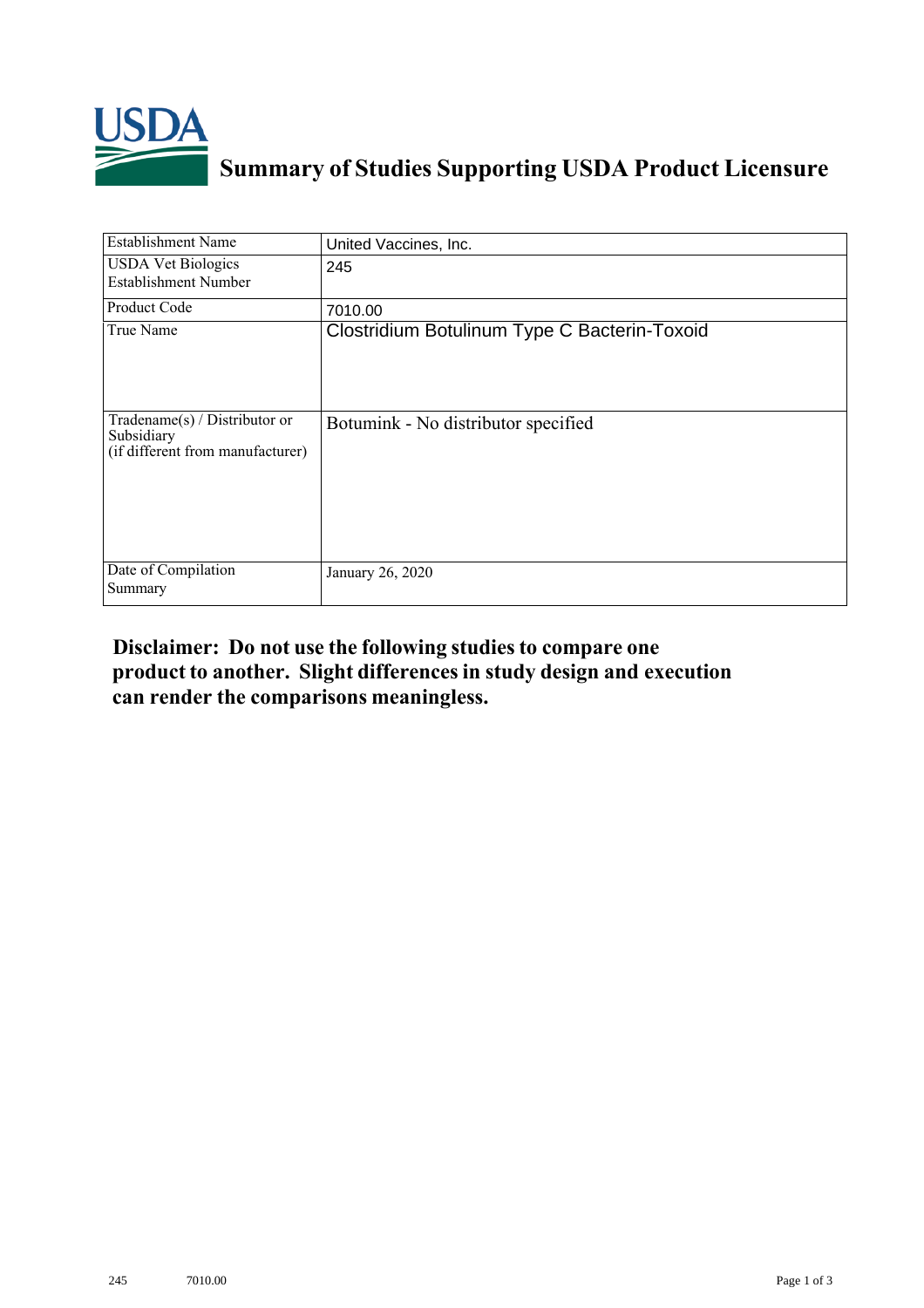| <b>Study Type</b>              | Efficacy                                                                                                                                                                                      |
|--------------------------------|-----------------------------------------------------------------------------------------------------------------------------------------------------------------------------------------------|
| <b>Pertaining to</b>           | Clostridium botulinum Type C Bacterin-Toxoid                                                                                                                                                  |
| <b>Study Purpose</b>           | To demonstrate efficacy against Type C botulism                                                                                                                                               |
| <b>Product Administration</b>  |                                                                                                                                                                                               |
| <b>Study Animals</b>           | Ferret                                                                                                                                                                                        |
| <b>Challenge Description</b>   |                                                                                                                                                                                               |
| <b>Interval observed after</b> |                                                                                                                                                                                               |
| challenge                      |                                                                                                                                                                                               |
| <b>Results</b>                 | Study data were evaluated by USDA-APHIS prior to product<br>licensure and met regulatory standards for acceptance at the time<br>of submission. Study data, however, are no longer available. |
| <b>USDA Approval Date</b>      | 15 May 1975                                                                                                                                                                                   |